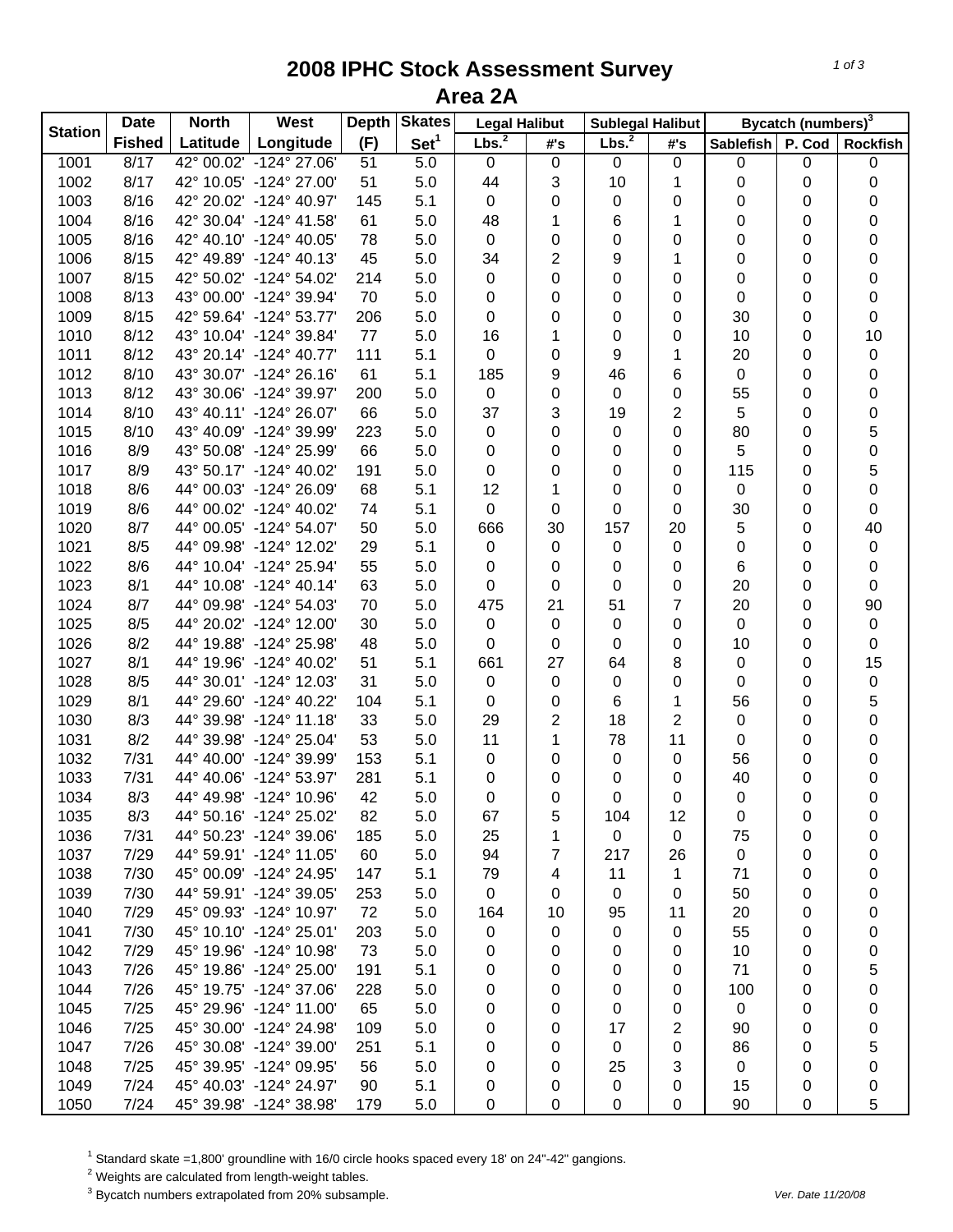## **2008 IPHC Stock Assessment Survey Area 2A**

| <b>Station</b> | <b>Date</b>   | West<br><b>North</b> |                         | <b>Depth</b> | <b>Skates</b>    | <b>Legal Halibut</b> |                | <b>Sublegal Halibut</b> |                | Bycatch (numbers) <sup>3</sup> |             |                  |  |
|----------------|---------------|----------------------|-------------------------|--------------|------------------|----------------------|----------------|-------------------------|----------------|--------------------------------|-------------|------------------|--|
|                | <b>Fished</b> | Latitude             | Longitude               | (F)          | Set <sup>1</sup> | Lbs. <sup>2</sup>    | #'s            | Lbs. <sup>2</sup>       | #'s            | <b>Sablefish</b>               | P. Cod      | <b>Rockfish</b>  |  |
| 1051           | 7/23          |                      | 45° 49.98' -124° 09.99' | 51           | 5.0              | 27                   | $\overline{c}$ | 27                      | $\overline{3}$ | 5                              | 0           | 0                |  |
| 1052           | 7/23          |                      | 45° 49.95' -124° 24.96' | 80           | 5.0              | 0                    | 0              | 0                       | 0              | 25                             | 0           | 0                |  |
| 1053           | 7/24          |                      | 45° 49.95' -124° 39.02' | 108          | 5.0              | 0                    | 0              | 7                       | 1              | 75                             | 0           | 0                |  |
| 1054           | 7/23          |                      | 46° 00.07' -124° 10.00' | 46           | 5.0              | 12                   | 1              | 0                       | 0              | 0                              | 0           | 0                |  |
| 1055           | 7/22          |                      | 45° 59.95' -124° 23.91' | 74           | 5.1              | 0                    | 0              | 0                       | 0              | 20                             | 0           | $\mathbf 0$      |  |
| 1056           | 7/22          |                      | 46° 00.01' -124° 39.01' | 100          | 5.0              | 27                   | $\overline{2}$ | 9                       | 1              | 40                             | 0           | 0                |  |
| 1057           | 7/22          |                      | 46° 09.86' -124° 38.98' | 121          | 5.0              | 13                   | 1              | 16                      | 2              | 115                            | 0           | 0                |  |
| 1058           | 7/19          |                      | 46° 19.92' -124° 24.00' | 62           | 5.0              | 0                    | 0              | $\overline{7}$          | 1              | 30                             | 0           | 0                |  |
| 1059           | 7/19          |                      | 46° 30.02' -124° 24.02' | 50           | 5.0              | 12                   | 1              | 17                      | $\overline{2}$ | 0                              | 0           | 0                |  |
| 1060           | 7/18          |                      | 46° 40.00' -124° 23.99' | 43           | 5.0              | 0                    | 0              | 0                       | 0              | 0                              | 0           | 0                |  |
| 1061           | 7/18          |                      | 46° 40.00' -124° 38.00' | 71           | 5.0              | 18                   | 1              | 8                       | 1              | 0                              | $\mathbf 0$ | 0                |  |
| 1062           | 7/18          |                      | 46° 50.02' -124° 24.02' | 37           | 5.0              | 0                    | 0              | $\mathbf 0$             | 0              | 0                              | 0           | 0                |  |
| 1063           | 7/17          |                      | 46° 50.83' -124° 36.94' | 59           | 5.0              | 0                    | 0              | 0                       | 0              | 10                             | 0           | $\mathbf 5$      |  |
| 1064           | 7/17          |                      | 46° 50.00' -124° 53.01' | 104          | 5.0              | 57                   | 4              | 61                      | 8              | 5                              | 0           | $\mathsf 0$      |  |
| 1065           | 7/16          |                      | 47° 00.04' -124° 23.99' | 28           | 5.0              | 13                   | 1              | 17                      | $\overline{c}$ | 0                              | 0           | 0                |  |
| 1066           | 7/16          |                      | 46° 59.97' -124° 38.00' | 51           | 5.0              | 120                  | 5              | 67                      | 9              | 0                              | 0           | 0                |  |
| 1067           | 7/17          |                      | 46° 59.89' -124° 52.99' | 89           | 5.0              | 11                   | 1              | 25                      | 3              | 0                              | 0           | 0                |  |
| 1068           | 7/16          |                      | 47° 10.10' -124° 24.01' | 23           | 5.0              | 48                   | 3              | 0                       | 0              | 0                              | 0           | 0                |  |
| 1069           | 7/15          |                      | 47° 09.96' -124° 38.00' | 46           | 5.0              | 192                  | 12             | 152                     | 19             | 0                              | 0           | 0                |  |
| 1070           | 7/15          |                      | 47° 09.95' -124° 52.97' | 81           | 5.1              | 30                   | $\mathbf{2}$   | 16                      | $\overline{2}$ | 0                              | 0           | 0                |  |
| 1071           | 7/15          |                      | 47° 19.99' -124° 38.03' | 46           | 5.0              | 168                  | 8              | 127                     | 18             | 0                              | 0           | $\boldsymbol{0}$ |  |
| 1072           | 7/14          |                      | 47° 29.98' -124° 52.94' | 88           | 5.0              | 100                  | 5              | 34                      | 4              | 50                             | 0           | 0                |  |
| 1073           | 7/9           |                      | 47° 39.97' -124° 37.98' | 25           | 4.9              | 139                  | 6              | 0                       | 0              | 0                              | 0           | 0                |  |
| 1074           | 7/9           |                      | 47° 39.95' -124° 53.01' | 60           | 5.0              | 17                   | 1              | 8                       | 1              | 0                              | 0           | 0                |  |
| 1075           | 7/9           |                      | 47° 49.93' -124° 52.98' | 52           | 5.0              | 373                  | 23             | 356                     | 46             | 0                              | $\pmb{0}$   | 0                |  |
| 1076           | 7/8           |                      | 47° 50.10' -125° 08.02' | 145          | 5.0              | 101                  | 5              | 53                      | $\overline{7}$ | 30                             | 0           | 5                |  |
| 1077           | 7/8           |                      | 47° 59.91' -124° 53.02' | 35           | 5.0              | 29                   | $\overline{2}$ | 70                      | 9              | 0                              | $\mathbf 0$ | $\mathsf 0$      |  |
| 1078           | 7/8           |                      | 48° 00.14' -125° 08.00' | 76           | 5.1              | 456                  | 20             | 91                      | 11             | 5                              | $\mathbf 0$ | 0                |  |
| 1079           | 7/5           |                      | 47° 59.81' -125° 37.97' | 176          | 5.0              | 220                  | 9              | 9                       | 1              | 45                             | 0           | 35               |  |
| 1080           | 7/7           |                      | 48° 10.16' -124° 53.06' | 31           | 5.0              | 176                  | 9              | 83                      | 12             | 0                              | 0           | $\pmb{0}$        |  |
| 1081           | 7/3           |                      | 48° 09.80' -125° 07.70' | 82           | 5.0              | 144                  | $\overline{7}$ | 26                      | 3              | 0                              | 0           | $\sqrt{5}$       |  |
| 1082           | 7/3           |                      | 48° 09.99' -125° 23.00' | 59           | 5.0              | 378                  | 23             | 249                     | 31             | 0                              | 0           | 10               |  |
| 1083           | 7/5           |                      | 48° 10.04' -125° 38.01' | 90           | 5.0              | 2,203                | 92             | 82                      | 10             | 71                             | 0           | $\pmb{0}$        |  |
| 1084           | 7/3           |                      | 48° 20.32' -125° 23.01' | 66           | 5.0              | 62                   | 3              | $\pmb{0}$               | 0              | 0                              | 0           | $\mathsf 0$      |  |
| 1201           | 8/16          |                      | 42° 45.46' -124° 41.09' | 70           | 3.0              | 85                   | 4              | 0                       | 0              | 0                              | 0           | 15               |  |
| 1202           | 8/13          |                      | 42° 59.61' -124° 48.59' | 67           | 3.0              | 12                   | 1              | 21                      | 3              | 0                              | 0           | 0                |  |
| 1203           | 8/13          |                      | 43° 04.95' -124° 33.50' | 51           | 3.0              | 0                    | 0              | 0                       | 0              | 0                              | 0           | 0                |  |
| 1204           | 8/13          |                      | 43° 12.96' -124° 40.28' | 90           | 3.0              | 0                    | 0              | 0                       | 0              | 15                             | 0           | 0                |  |
| 1205           | 8/12          |                      | 43° 19.41' -124° 34.16' | 63           | 3.0              | 0                    | 0              | 7                       | 1              | 0                              | 0           | 0                |  |
| 1206           | 8/9           |                      | 43° 52.50' -124° 27.00' | 67           | 3.0              |                      |                | 0                       |                | 5                              |             | 0                |  |
|                | 8/9           |                      | 43° 56.01' -124° 42.58' |              |                  | 0                    | 0              |                         | 0              |                                | 0           |                  |  |
| 1207           |               |                      |                         | 91           | 3.0              | 0                    | 0              | 0                       | 0              | 26                             | 0           | 0                |  |
| 1208           | 8/8           |                      | 43° 57.52' -124° 48.47' | 66           | 3.0              | 11                   | 1              | 0                       | 0              | 0                              | 0           | 0                |  |
| 1209           | 8/8           |                      | 44° 02.54' -124° 52.55' | 51           | 3.0              | 248                  | 9              | 55                      | 7              | 0                              | 0           | 5                |  |
| 1210           | 8/6           |                      | 44° 06.00' -124° 41.64' | 61           | 3.0              | 11                   | 1              | 0                       | 0              | 35                             | 0           | 0                |  |
| 1211           | 8/8           |                      | 44° 09.49' -124° 46.58' | 49           | 3.0              | 319                  | 16             | 124                     | 16             | 0                              | 0           | 0                |  |
| 1212           | 8/8           |                      | 44° 12.46' -124° 45.15' | 54           | 3.0              | 587                  | 25             | 52                      | 6              | 0                              | 0           | 10               |  |
| 1213           | 8/8           |                      | 44° 12.99' -124° 54.02' | 67           | 3.0              | 44                   | $\overline{2}$ | 0                       | 0              | 0                              | 0           | 79               |  |
| 1214           | 8/7           |                      | 44° 14.92' -124° 47.17' | 63           | 3.0              | 299                  | 16             | 99                      | 12             | 0                              | 0           | 15               |  |
| 1215           | 8/7           |                      | 44° 17.89' -124° 42.48' | 47           | 3.0              | 932                  | 30             | 21                      | 3              | 0                              | 0           | 35               |  |
| 1216           | 8/1           |                      | 44° 24.98' -124° 41.48' | 70           | 3.0              | 44                   | $\overline{2}$ | 11                      | 2              | 0                              | 0           | 5                |  |

 $^1$  Standard skate =1,800' groundline with 16/0 circle hooks spaced every 18' on 24"-42" gangions.<br><sup>2</sup> Weights are calculated from length-weight tables.

3 Bycatch numbers extrapolated from 20% subsample. *Ver. Date 11/20/08*